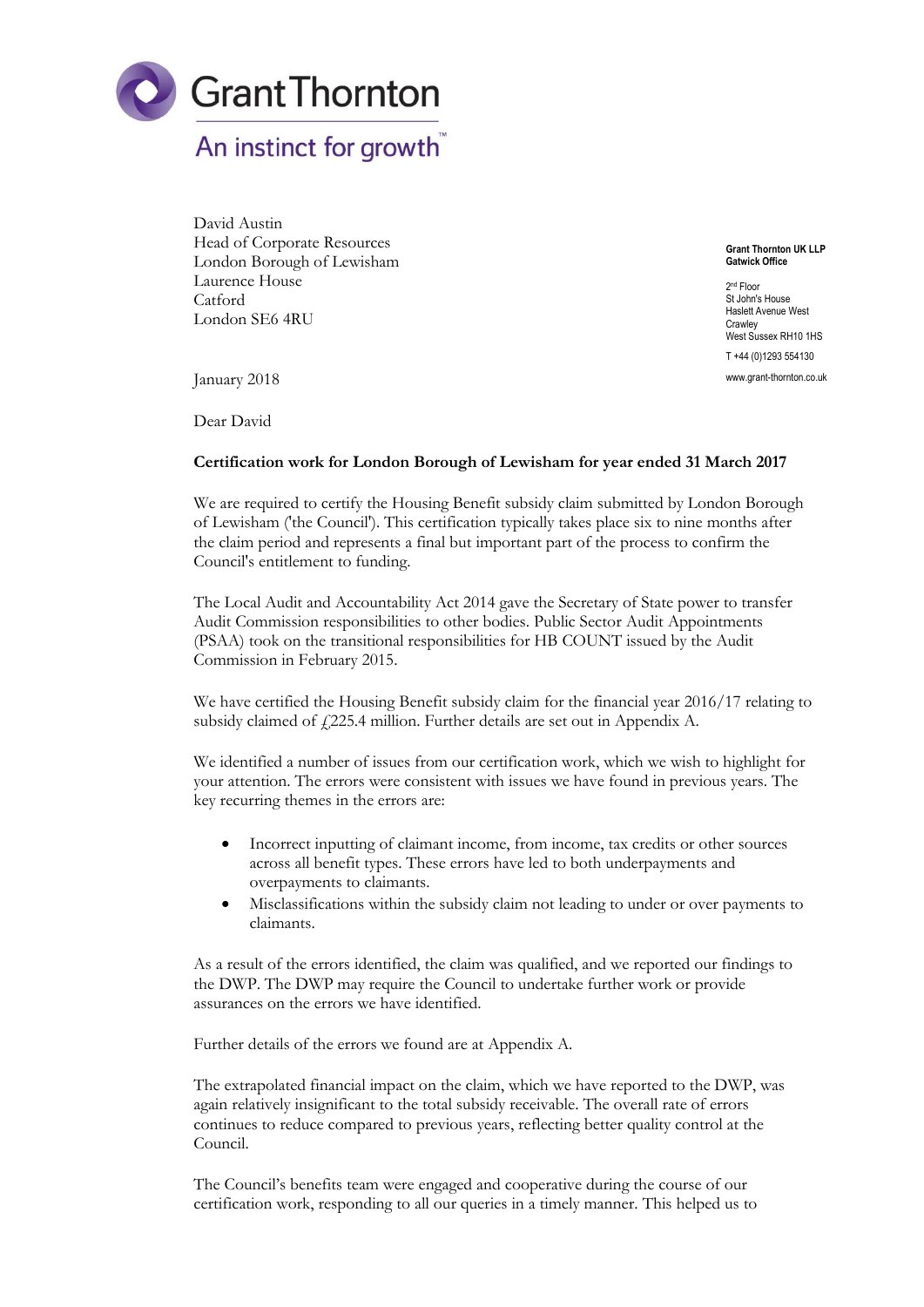complete our work in advance of the Department's deadline of 30 November 2017. We would like to thank the team for all their support during this work.

The indicative fee for 2016/17 for the Council was based on the final 2014/15 certification fees, reflecting the amount of work required by the auditor to certify the Housing Benefit subsidy claim that year. The indicative scale fee set by PSAA for the Council for 2016/17 was £41,235. This is set out in more detail in Appendix B.

Yours sincerely

Grant Thornton UK LLP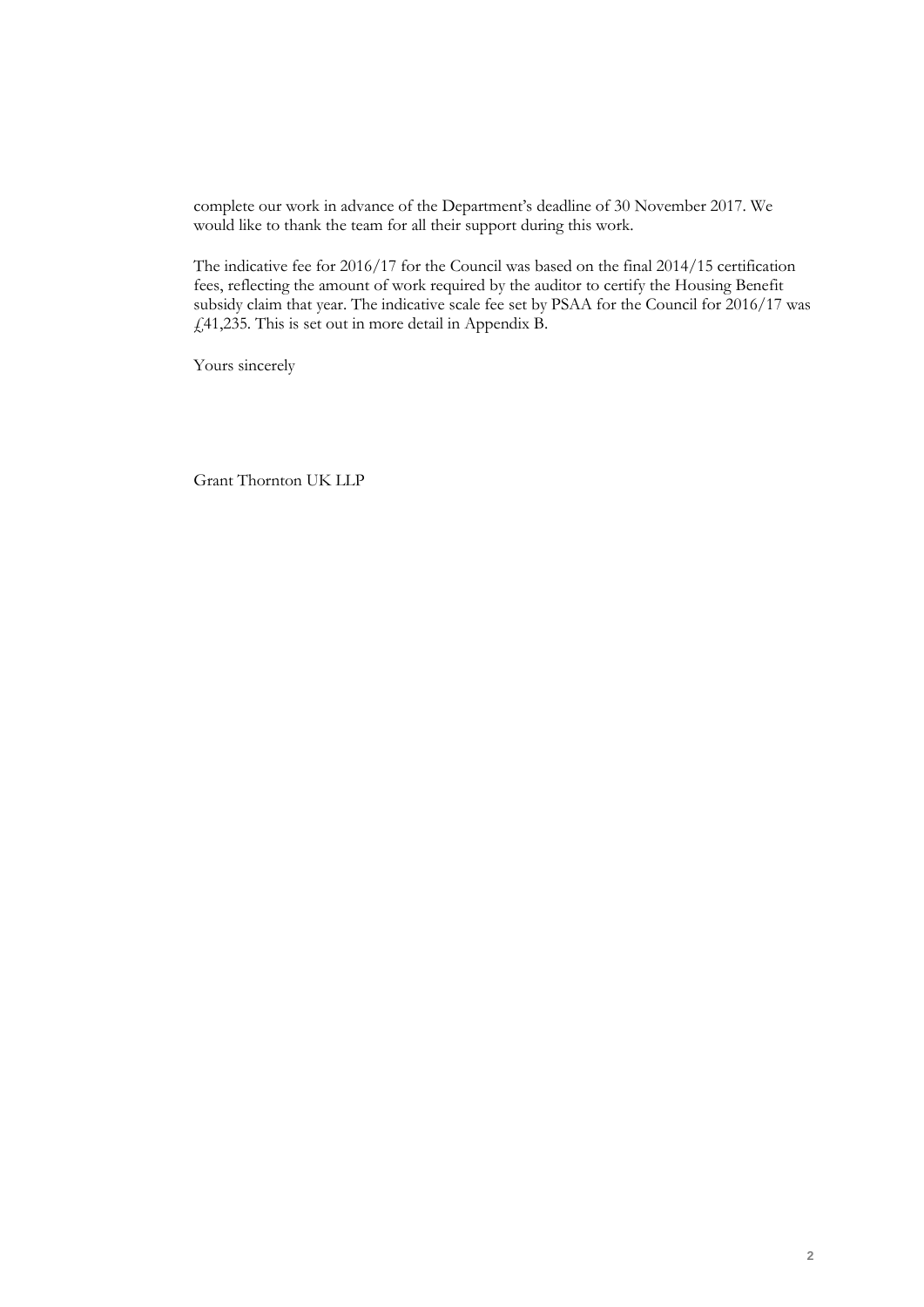|  |  |  |  |  |  |  |  | Appendix A - Details of claims and returns certified for 2016/17 |  |  |  |
|--|--|--|--|--|--|--|--|------------------------------------------------------------------|--|--|--|
|--|--|--|--|--|--|--|--|------------------------------------------------------------------|--|--|--|

| Claim or<br>return                   | Value                       | Amended?   Amendment   Qualified?<br>value |     | Comments  |
|--------------------------------------|-----------------------------|--------------------------------------------|-----|-----------|
| Housing<br>benefits<br>subsidy claim | $\frac{1}{2}225,422,262$ No |                                            | Yes | See below |

#### **Findings from certification of housing benefits subsidy claim**

Errors were identified on the claim, which were consistent with those reported in the previous year. Overall the number of errors and types of errors continue to reduce compared with earlier years, reflecting improving quality control at the Council. Furthermore the financial impact of these errors was very small in the context of the overall claim.

These errors were reported more fully to the DWP in our qualification letter.

## **Rent rebates**

We identified eight cases (out of 50 tested) where rent rebates were either under or overpaid due to errors in input of earnings.

We found a further three cases (out of 51 tested) which were either under or overpaid due to incorrect input of tax credits.

#### **Rent rebates (classification)**

Out of 47 cases tested, we identified five errors in the calculation of the LHA threshold leading to misclassifications in the subsidy claim.

We found a further two misclassifications between cells 12 and 13

## **HRA rent rebates**

Out of 44 cases tested, we identified eight where claimants had either been under or overpaid due to incorrect calculation of earnings.

#### **Rent allowances**

We identified four cases (out of 40 tested) where assessed income had been input incorrectly, resulting in over or underpayments of benefit

We identified one overpayment due to incorrect input of tax credits, and a further error, which had no impact on benefit.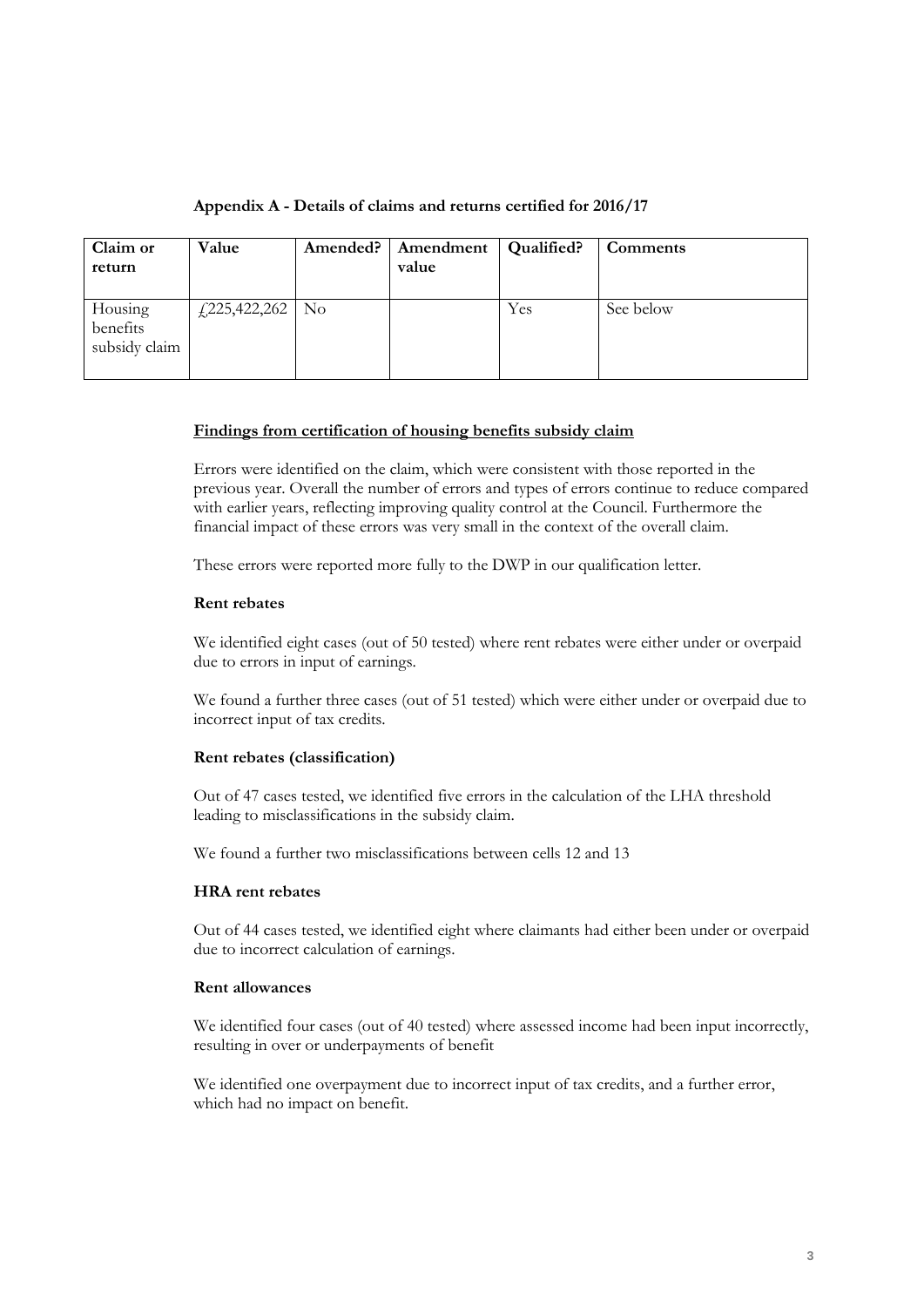### **Other issues**

We found five classification errors where overpayments were offset against benefit awards. As these had no impact on subsidy, no further work was undertaken and the errors were reported to DWP as observations.

The Council has a policy of disposing of records after six years. From our initial testing we identified two longstanding claimants where the original calculation of benefit award was no longer held at the Council. The DWP is aware of this issue as we have reported this matter in previous qualification letters and we reported it again in 2016/17.